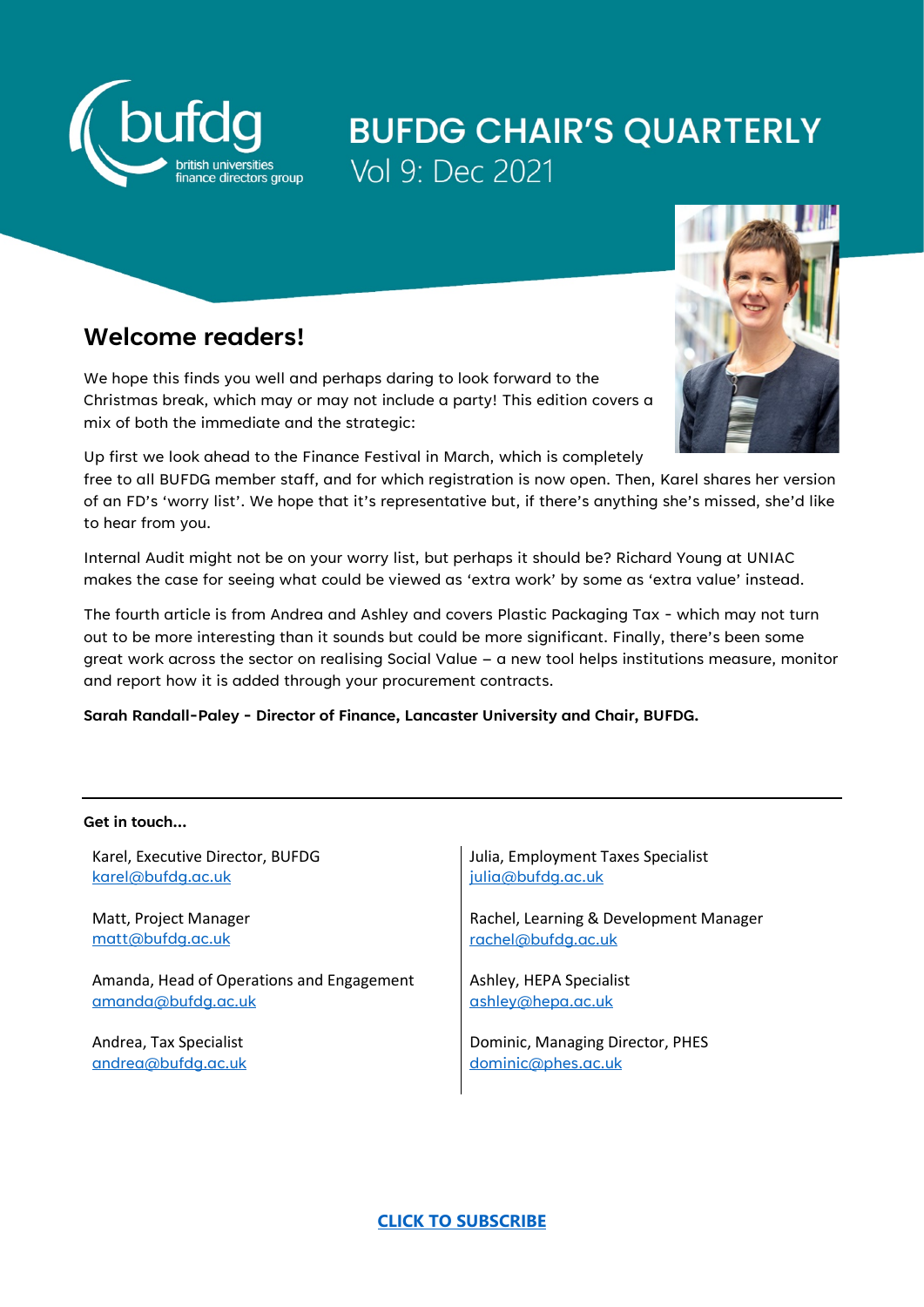### **BUFDG Finance Festival 2022**

In March last year we welcomed 1,000 BUFDG members and sector supporters to the first ever online BUFDG annual conference. Spread over five days, it featured a dizzying mix of more than 60 plenaries, workshops, and breakout sessions (and even two social evenings) and, considering it was our first attempt, was well-received by attendees.

Although the feedback was generally very positive, there were enough themes that emerged for us to know what we could improve for next time. This has shaped the planning for our 2022 event, which we've called the 'BUFDG Finance Festival', and which opened for member bookings earlier this week.

*"…In a change from last year, the event is completely FREE to all BUFDG members, as part of their annual institutional subscription."*

The Festival borrows the best bits of the 2021 online Conference, but in a more streamlined package. It will be held again on the Hopin platform, over three days from Monday 14th to Wednesday 16th of March - so, a bit shorter and smaller than last year. The 2022 edition will feature a fantastic line-up of 40 challenging, informative, and entertaining sessions covering everything from Estates to the Economy, from Pensions to Procurement, and from Investment to Insurance. We don't expect anyone to be there for every session – it will be a case of 'build your own' conference where attendees can take part in the sessions of most value to them.

In a change from last year, the event is completely **FREE** to all BUFDG members, as part of their annual institutional subscription. Any member of staff at a member institution can book on using their BUFDG website

account, by following the [booking link on the](https://professionalheservices.sharepoint.com/sites/phes/BUFDG/Conferences/2022/bufdg-finance-festival-2022/)  [festival website.](https://professionalheservices.sharepoint.com/sites/phes/BUFDG/Conferences/2022/bufdg-finance-festival-2022/)

The picture has changed a bit for sector supporters too. We won't be offering any traditional sponsorship packages, and there will be no virtual exhibition. Instead, we have involved supporters at an earlier stage in helping to form the programme, and all supporters can buy delegate tickets on a competitive per-delegate rate of just £300 + VAT for all three days. Supporter registration will open on Monday 6<sup>th</sup> December.

While much of the programme is already in place, it is still a draft and sessions will continue to be finalised over the coming weeks. We're excited about the shape that it's taking, and we're confident that every senior finance person at every institution will be able to find something of benefit. If you have any questions or comments about the event, please do get in touch with Matt or Ashley

**Matt Sisson (BUFDG)**

### **What's on your 'worry list'?**

Earlier in November, I was delighted to be invited by Carol Rudge, now at [H W Fisher](https://www.hwfisher.co.uk/) after a long career at [Grant Thornton,](https://www.bufdg.ac.uk/network/supporter-directory/general-services/grant-thornton/) to talk to a group of chairs of audit committees of universities. Amongst the group were some newly-appointed governors, and some longserving in the home strait of their appointment, but all with busy careers of their own. Carol assured me they were all keen to hear what was on an FD's worry list and this is what I gave them:

**Augar – what will be in the HE white paper and when will it appear?** How will universities cope if the £9,250 fee cap is reduced? Will there be variable fee caps for different course types? What if Student Number Controls are reintroduced or minimum entry requirements are brought in? On the face of it, this is an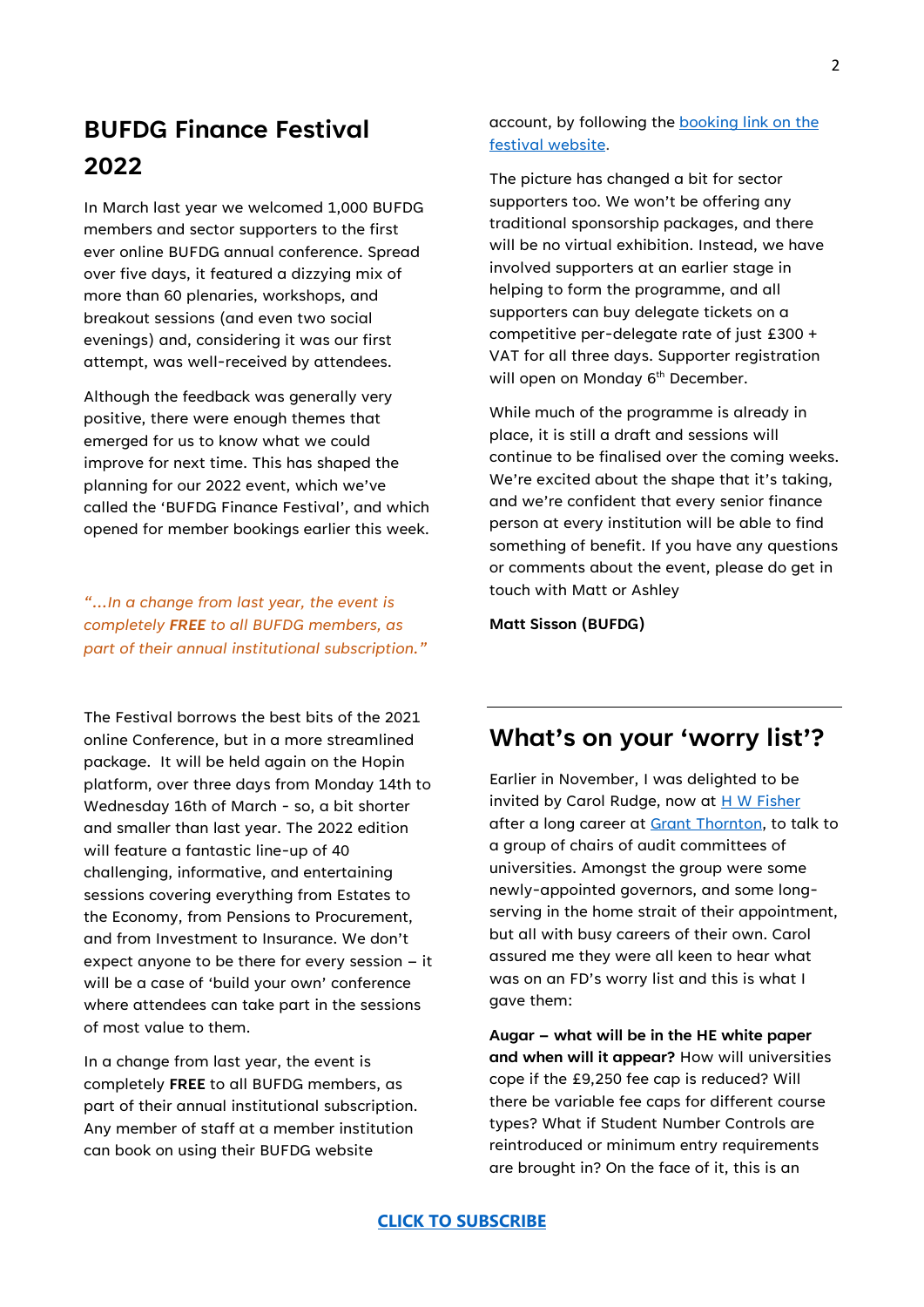England only issue, but there are implications for other regions of the UK.

What are the **prospects for international students** and partnerships given UK reliance on this export income?

The nature of **teaching and learning is changing** very quickly – IT skills requirements, estates and capex requirements today are not what they were 5 years ago, so why wouldn't they be very different in 5 years' time? Our planning cycles devised in the  $20<sup>th</sup>$  century (and maybe long before then) could be unwieldy in a fast-changing world.

The **mental health of staff and students** is uppermost in the minds of managers and leaders, but with a shortage of counsellors and mental health professionals, how do we make sure we are looking after our most precious assets?

Student and staff **recruitment and retention** in the face of competition from each other, and national skills shortages, could lead to wage inflation that the income cannot stand.

**Pensions** – not just USS – are increasingly expensive to provide but it is important that good employers provide good schemes that all colleagues can join. Exclusion from saving for retirement for whatever reason is nothing to be proud of.

We are seeing **increased regulation and additional administrative burden** at cost to a university – buying goods and services is not as straightforward as it used to be and employing people can be extremely complicated. I urged them all to ask "the Tax Question" of their Finance Directors…

**Systems integrity and cyber security** have come into sharp focus with some high-profile breaches of cyber defences. The warning is that they needn't be high-profile to be highimpact.

Universities were talking about climate change long before COP26 but along with the rest of the world, talking is mainly what they were

doing. Despite the disappointing agreements (to many campaigners), universities have made **environmental sustainability commitments** in all areas of business – seeing we keep to them is the next challenge.

*"…it is important that good employers provide good pension schemes that all colleagues can join. Exclusion from saving for retirement for whatever reason is nothing to be proud of."*

No talk to chairs of audit committees would have been complete without mention of the **difficult audit market**. Whilst acknowledging the pressures on audit firms from their regulators, it is worrying to Finance Directors that invitations to tender for audit work often go unanswered. The inevitability of higher audit fees will show in future BUFDG audit surveys.

I ended the talk by thanking the audience for being governors. Such volunteers - the majority are unremunerated - perform a vital role in our organisations, giving their time and expertise generously. Recruiting and retaining governors is not always easy and as non-executives their role should not be to wave through and endorse all management decisions without challenge and scrutiny. Being a governor is a big commitment.

The Q&A session was lively and interesting, with some great questions and observations. One governor was surprised that I hadn't mentioned COVID as a discrete worry, which was a fair comment. Thinking about why I hadn't, I realised that whilst pandemics have always been on risk registers, only now do we know the real implications of managing such risks. Perhaps COVID is now part of business as usual thanks to the business game we have all been playing for over 20 months (so far). Do let me know if there's anything else I might have missed!

**Karel Thomas (BUFDG)**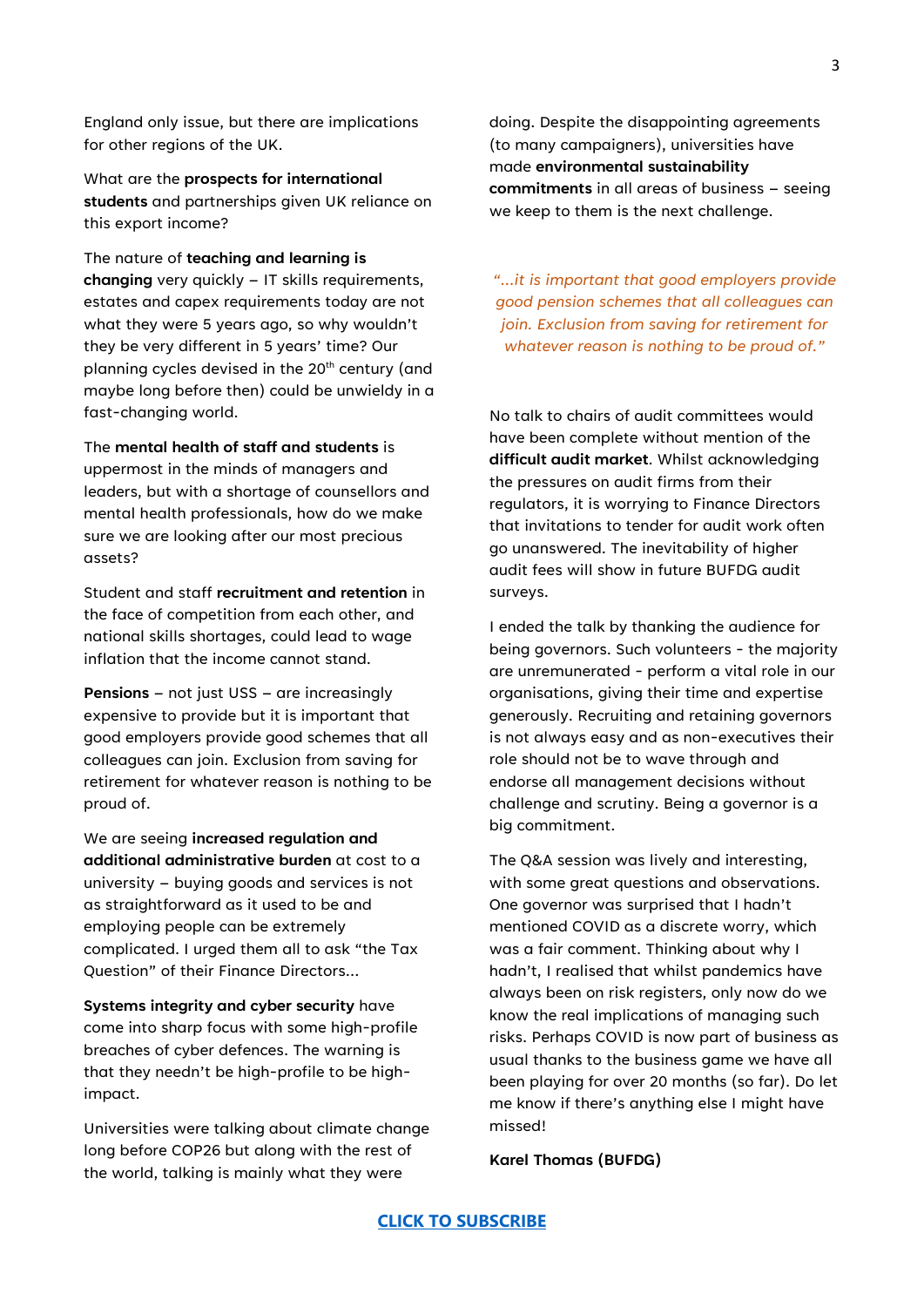### **Internal audit – interesting times?**

Have you stepped back recently and had a think about internal audit, what you and your audit committee want (and need) and what you are getting? If not, perhaps you should. Here's a few thoughts to set the scene:

- Those of you who have been in and around the sector for a few years will probably still recall HEFCE's Financial Memorandum and, within that, the Audit Code of Practice. Whilst initially adopted by the OfS (as part of the terms and conditions of funding for higher education) it expired on the  $31<sup>st</sup>$  July 2019. That means, from a regulator perspective, the OfS doesn't require the receipt of an internal audit annual report or indeed the audit committee report either.
- The OfS brings a very different style of regulation from its predecessor. Although billed as 'light touch' it arguably requires heightened vigilance from governing bodies to be confident that the conditions of registration are met. HEFCE tended to promote good governance through adherence to defined outputs and processes. The OfS, taking a principlebased regulation stance, relies on a (sometimes nuanced and layered) suite of registration conditions.
- Media attention on the Government's white paper 'Restoring trust in audit and corporate governance' has tended to focus on its far-reaching implications for external audit and the large accountancy firms but, irrespective of sectors and definitions of public interest entities (PIEs), there are considerations around internal audit e.g., its role in the strengthening of the internal control framework for financial reporting and audit and assurance policies.

So, a few things to ponder:

- Have you considered the framework that internal audit sits within? The Financial Reporting Council's Corporate Governance Code, for example, promotes a considered, reflective, and tailored approach instead of more 'performative governance' routines which sufficed during the HEFCE era. Have you benchmarked your governance and audit committee arrangements against the current FRC governance code? Whilst FRC requirements will inevitably be superseded as the white paper progresses, they are likely to be closer than the established models to the government's intended destination.
- What are your internal auditors covering? Are the registration conditions a key driver for the programme?
- What's the balance between reviews concentrating on internal financial control and broader strategic (and non-financial) risk? More of the former may well be welcomed by the external audit community but, with a finite number of days available, who's going to give audit committee's assurance on everything else if internal audit is pointed elsewhere?
- Have you thought about an audit and assurance policy? It may well have similarities with assurance mapping exercises i.e., surely you need to start by articulating your risks (and opportunities), the mitigations in place, and how you gain assurance that they are working effectively? From that, you can decide where and what the internal audit function covers.

**Richard Young, Director, UNIAC**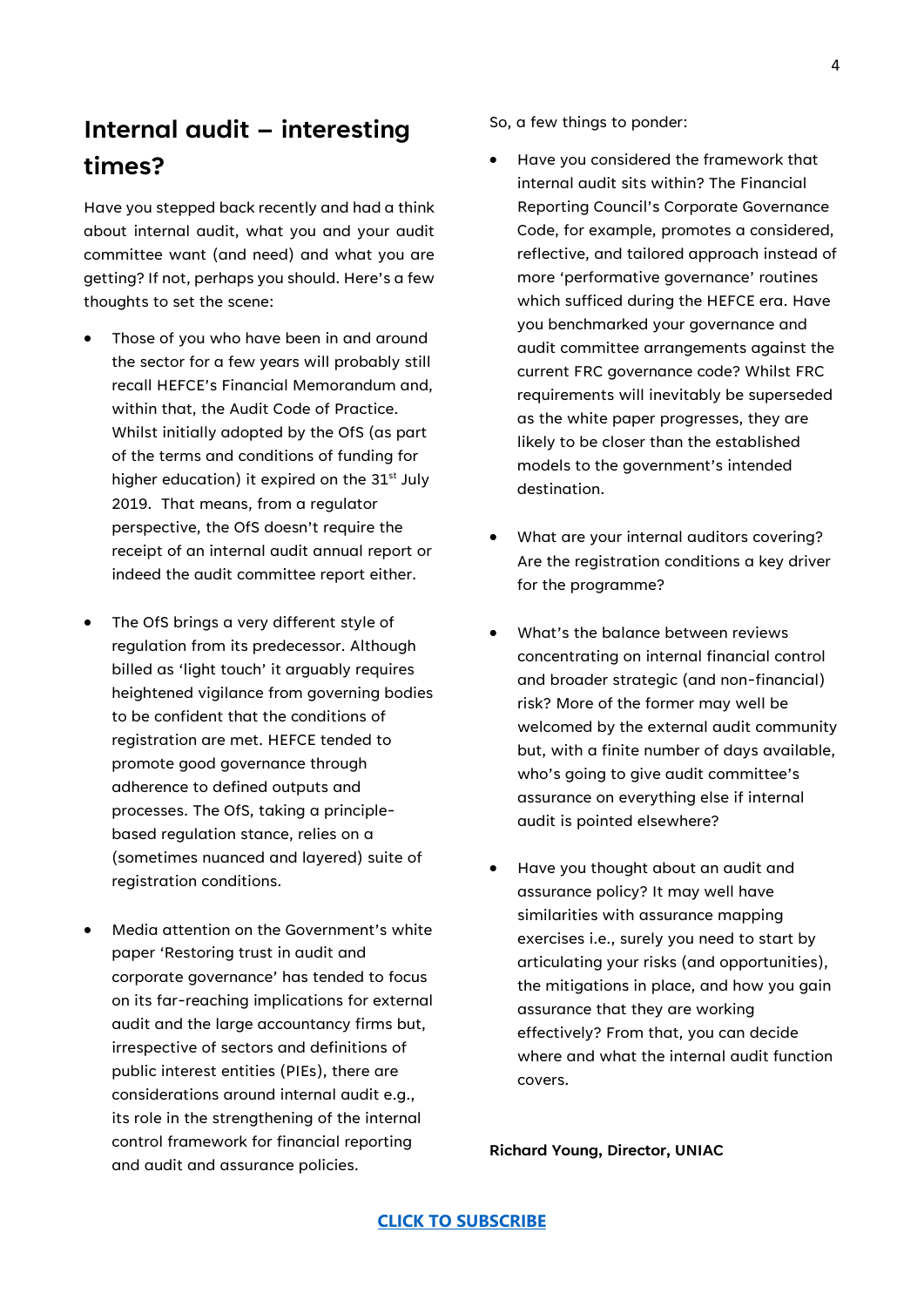### **Plastic Packaging Tax – a bigger issue than you think**

Plastic Packaging Tax (PPT) comes into effect from 1 April 2022. The tax will be levied at a charge of £200 per tonne on all plastic packaging that does not contain more than 30% recycled content.

At first glance it does not appear to impact on universities, but when we dig deeper there is a potential problem area.

PPT is payable by UK manufacturers of plastic packaging and by businesses that import plastic packaging as part of deliveries, subject to a 10 tonne rolling annual threshold. So, this is where universities could get caught – if you import more than 10 tonnes of plastic packaging per annum as part of your normal "day to day" imports, you could be liable to register for and pay the tax.

#### **What does the tax apply to?**

It applies to plastic products used to contain, protect, handle, present or deliver goods.

HMRC give the following **examples** in their guidance of what is within the scope of the tax. From these examples you can see that PPT applies to the whole range of plastic packaging:

- trays used to contain and protect food, such as a ready-meal tray
- film to protect goods, such as film around raw meat
- pots designed to handle and deliver products, for example yoghurt pots
- wrap used to group products together, like shrink wrap around canned goods
- labels used in the presentation of goods to describe the contents of a product
- crates designed to deliver fresh fruit or baked goods, which can be reusable
- plastic bags
- disposable cups, plates, and bowls

#### **What counts towards this 10 tonne limit?**

Where the university is consignee or importer of record - in other words it is responsible for paying any import VAT and duties due - then the plastic packaging element of the import counts towards the 10 tonne limit. Certain packaging that is not subject to the tax still counts towards the limit, such as packaging that contains 30% recycled product. Transport packaging is exempt from the tax and does not count towards the limit. To be clear, though, this exemption is quite limited - it just applies to the packaging added to **enable** transport such as pallet wrap to secure consignments of products to pallets.

*"The best approach may be to start with an estimate of how much plastic waste you dispose of per annum – and you can then take appropriate action if it looks like you may approach or exceed the threshold."*

#### **What next?**

10 tonnes seems like a high threshold – but having liaised with some universities the level of waste disposal is far in excess of this limit. For example, a smaller university has over 200 tonnes of waste to dispose of per annum, whereas at the other end of the spectrum, a large research university has just under 3,000 tonnes of waste per annum.

#### **How do universities establish if they are under or over the 10 tonne limit?**

The is the \$64 million question, given that universities do not tend to have a central point that accepts deliveries. Andrea and Ash have been liaising with colleagues working in sustainability and procurement and unfortunately there does not appear to be a record of the plastic waste generated by a university, let alone the plastic packaging that relates to imports. The analysis that is required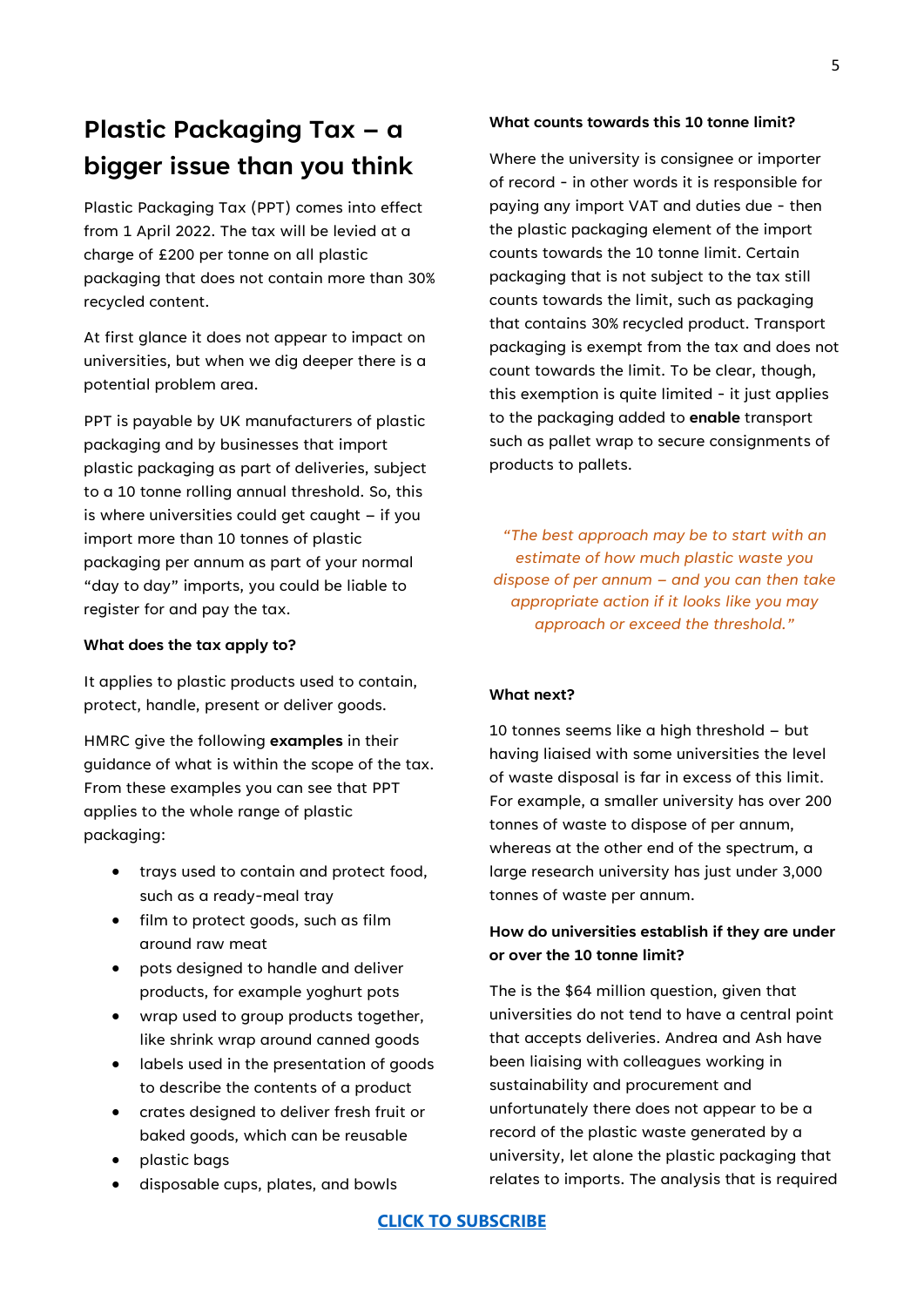provides details of what has been recycled and what has been sent to landfill.

The good news is that you have time to determine if you are under or over the limit. Although the tax comes in with effect from 1 April 2022, it is likely to apply after that date, as there are special arrangements for the first year after PPT is introduced. Importers only need to register when the amount of imported plastic packaging exceeds 10 tonnes in a 12 month period starting **from** 1 April 2022.

The best approach may be to start with an estimate of how much plastic waste you dispose of per annum – and you can then take appropriate action if it looks like you may approach or exceed the threshold. If you have any questions or comments on this article, please contact [Andrea](mailto:andrea@bufdg.ac.uk) or [Ash.](mailto:ashley@hepa.ac.uk)

#### **Andrea Marshall & Ashley Shelbrooke (BUFDG)**

## **Measuring, monitoring, and reporting social value in your contracts**

Whilst we may all aspire to do better, sometimes not knowing where to start, or how to measure or demonstrate progress, can get in the way. We are pleased to introduce, free for you to download and use locally, a new tool which will help you: **The HE Themes, Outcomes, and Measures (TOMs).**

A national task force made up from the **[Social](https://socialvalueportal.com/)  [Value Portal](https://socialvalueportal.com/)**, HEPA, UKUPC and member institutions has been working collaboratively to identify a solution which enables organisations to procure, measure, manage and maximise social value in procurement activity in a consistent way and define the benefit in £'s.

#### *The Background*

Social Value is the wider benefit gained by a local community from the delivery of public contracts. For the HE TOMs, social value is separated into four key areas, the THEMES:

- Jobs: Promote local Skills and Employment
- Growth: Supporting Growth of Responsible Regional Business
- Social: Healthier Safer and More Resilient Communities
- Environment: Decarbonising and Safeguarding our world

These THEMES are then broken down into possible OUTCOMES, in effect the strategic objectives. A list of 11 outcomes is provided in the tool. One of the outcomes under the 'Jobs' theme for example, is "More local people in employment". Each of the outcomes is then further broken down into a MEASURE. The measure explains which element is to be considered: for example, under "More local people in employment" we would look at the "Percentage of local employees (FTE) on contract". Using nationally recognised and agreed values, a GBP value is then allocated to each measure to enable a calculation of social value to be made and reported.

*"Practitioners will also need to understand… the local community – including the demographics, the infrastructure, the history and community features, economic and political aspects, local needs and priorities, and attitudes and values"*

The brief and easy to use guidance is aimed at procurement professionals who are responsible for the inclusion of Social Value in their work. Before they start, it is important to have a